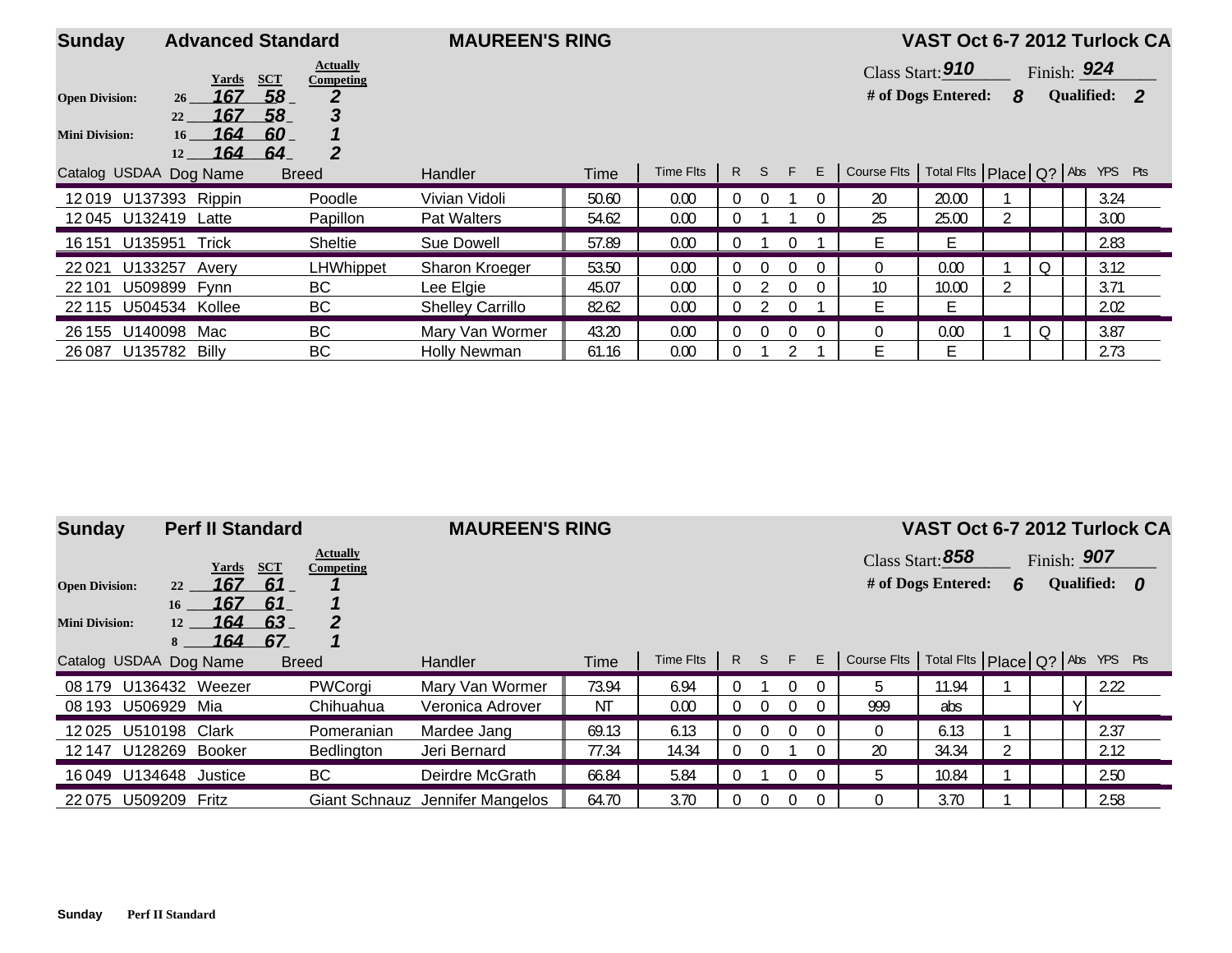| <b>Sunday</b>         |                       | <b>Advanced Snooker</b> |                              | <b>MAUREEN'S RING</b> |             |              |          |               |                    |                         | VAST Oct 6-7 2012 Turlock CA |                |  |  |
|-----------------------|-----------------------|-------------------------|------------------------------|-----------------------|-------------|--------------|----------|---------------|--------------------|-------------------------|------------------------------|----------------|--|--|
|                       |                       | <b>SCT</b>              | <b>Actually</b><br>Competing |                       |             |              |          |               | Class Start: 1206  |                         |                              | Finish: $1211$ |  |  |
| <b>Open Division:</b> | 26 <sup>2</sup>       | 52.00                   |                              |                       |             |              |          |               | # of Dogs Entered: |                         | 5                            | Qualified: 1   |  |  |
|                       | 22                    | 52.00                   |                              |                       |             |              |          |               |                    |                         |                              |                |  |  |
| <b>Mini Division:</b> | 16 <sup>1</sup><br>12 | 53.00<br>54.00          | 0                            |                       |             |              |          |               |                    |                         |                              |                |  |  |
| Catalog               | <b>USDAA</b>          | Dog Name                | <b>Breed</b>                 | <b>Handler</b>        | <b>Time</b> | Opening Path | E.       | Clsing<br>max | Opning             | <b>Points</b><br>Clsing | Total                        | Place Q?   Pts |  |  |
| 12019 U137393 Rippin  |                       |                         | Poodle                       | Vivian Vidoli         | 46.54       | 101414       |          |               |                    | 27                      | 38                           |                |  |  |
| 22 175                | U136719               | Turbo                   | ACD-BC                       | Diane Blackman        | 65.54       | 171414       | $\Omega$ |               | 18                 | 14                      | 32                           |                |  |  |
| 22047                 | U140532 Stat          |                         | BC                           | Laura Pryse           | ΝT          |              | 0        | $\Omega$      |                    | $\overline{0}$          | abs                          |                |  |  |
| 26 155                | U140098               | Mac                     | BC                           | Mary Van Wormer       | <b>NT</b>   | 0101         |          |               |                    | $\left( \right)$        |                              |                |  |  |
| 26 161                | U508374               | Beau                    | BС                           | Sylvie Lundergan      | ΝT          |              | 0        | $\Omega$      |                    | $\Omega$                | abs                          |                |  |  |

| <b>Sunday</b>         |               | <b>Perf II Snooker</b> |                              | <b>MAUREEN'S RING</b>      |             |              |    |        |                    |               | VAST Oct 6-7 2012 Turlock CA |                |  |  |
|-----------------------|---------------|------------------------|------------------------------|----------------------------|-------------|--------------|----|--------|--------------------|---------------|------------------------------|----------------|--|--|
|                       |               | <b>SCT</b>             | <b>Actually</b><br>Competing |                            |             |              |    |        | Class Start: 1201  |               |                              | Finish: $1205$ |  |  |
| <b>Open Division:</b> | 22            | 53.00                  |                              |                            |             |              |    |        | # of Dogs Entered: |               | $\boldsymbol{A}$             | Qualified: 0   |  |  |
|                       | 16            | 53.00                  |                              |                            |             |              |    |        |                    |               |                              |                |  |  |
| <b>Mini Division:</b> | 12            | 54.00                  |                              |                            |             |              |    |        |                    |               |                              |                |  |  |
|                       | 8             | 55.00                  | 0                            |                            |             |              |    | Clsing |                    | <b>Points</b> |                              |                |  |  |
| Catalog               | <b>USDAA</b>  | Dog Name               | <b>Breed</b>                 | Handler                    | <b>Time</b> | Opening Path | E. | max    | Opning             | Clsing        | Total                        | Place Q? Pts   |  |  |
| 08 193                | U506929       | Mia                    |                              | Chihuahua Veronica Adrover | ΝT          |              |    |        |                    | $\Omega$      | abs                          |                |  |  |
| 12009                 | U132740       | Taffe                  |                              | Bedlington Jeri Bernard    | 69.26       | 121414       |    |        | 13                 | Q             | 22                           |                |  |  |
| 16 049                | U134648       | Justice                | <b>BC</b>                    | Deirdre McGrath            | 61.97       | 171414       |    |        | 18                 | 14            | 32                           |                |  |  |
| 22 0 87               | U135782 Billy |                        | BС                           | <b>Holly Newman</b>        | ΝT          | 141212       |    |        | 11                 | $\Omega$      | 11                           |                |  |  |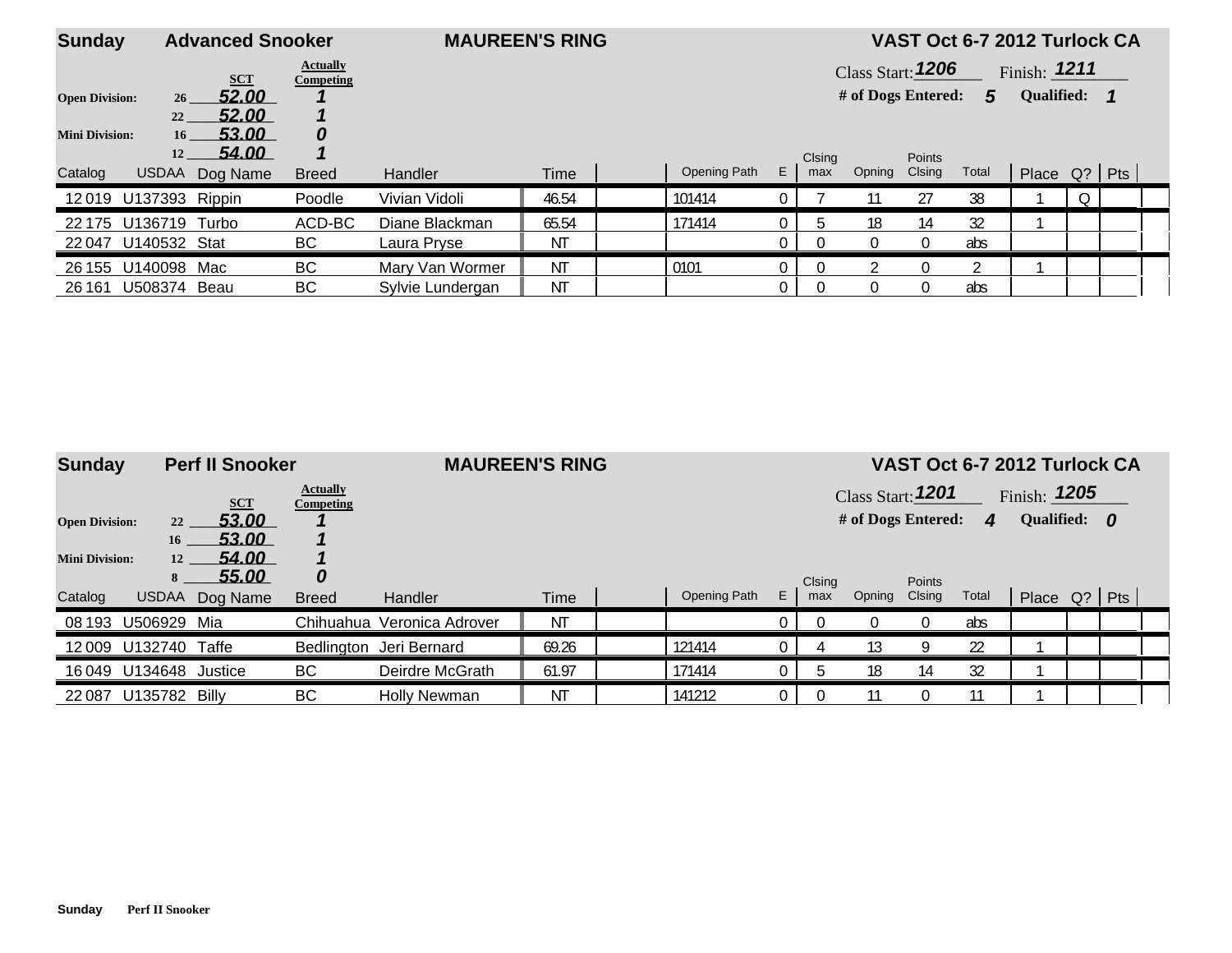| <b>Sunday</b>          | <b>Advanced Jumpers</b>                                 |                                            | <b>MAUREEN'S RING</b> |       |           |              |          |          |          |                                                     | VAST Oct 6-7 2012 Turlock CA |   |         |               |              |  |
|------------------------|---------------------------------------------------------|--------------------------------------------|-----------------------|-------|-----------|--------------|----------|----------|----------|-----------------------------------------------------|------------------------------|---|---------|---------------|--------------|--|
|                        | Yards                                                   | <b>Actually</b><br>SCT<br>Competing        |                       |       |           |              |          |          |          |                                                     | Class Start: 114             |   |         | Finish: $120$ |              |  |
| <b>Open Division:</b>  | 139<br>26                                               | 36                                         |                       |       |           |              |          |          |          |                                                     | # of Dogs Entered:           | 6 |         |               | Qualified: 3 |  |
| <b>Mini Division:</b>  | 139<br>22<br>134<br>16 <sup>1</sup><br>134<br><b>12</b> | 36<br>3<br>38 <sub>1</sub><br>0<br>2<br>41 |                       |       |           |              |          |          |          |                                                     |                              |   |         |               |              |  |
| Catalog USDAA Dog Name |                                                         | <b>Breed</b>                               | <b>Handler</b>        | Time  | Time Flts | $\mathsf{R}$ | $S$ $F$  |          | E        | Course Flts   Total Flts   Place   Q?   Abs YPS Pts |                              |   |         |               |              |  |
| 12019 U137393 Rippin   |                                                         | Poodle                                     | Vivian Vidoli         | 30.78 | 0.00      |              | $\Omega$ | $\Omega$ | ()       |                                                     | 0.00                         |   | $\circ$ |               | 4.35         |  |
| 12067                  | U140252 Simba                                           | Min Pin                                    | Yukari Nishimura      | 60.65 | 19.65     |              | $\Omega$ |          | $\Omega$ | 40                                                  | 59.65                        |   |         |               | 2.21         |  |
| 22 047                 | U140532 Stat                                            | <b>BC</b>                                  | Laura Pryse           | 24.74 | 0.00      |              |          | $\Omega$ | $\Omega$ |                                                     | 0.00                         |   | Q       |               | 5.62         |  |
| 22 059                 | U136787 Skor                                            | BC                                         | Katy Robertson        | 28.22 | 0.00      |              | $\Omega$ |          | $\Omega$ |                                                     | 0.00                         |   | Q       |               | 4.93         |  |
| 22 101                 | U509899 Fynn                                            | BC                                         | Lee Elgie             | 23.61 | 0.00      |              |          |          | $\Omega$ |                                                     | 5.00                         | 3 |         |               | 5.89         |  |
| 26 155 U140098 Mac     |                                                         | BC                                         | Mary Van Wormer       | ΝT    | 0.00      |              |          |          |          |                                                     | Е                            |   |         |               |              |  |

| <b>Sunday</b>                                  | <b>Perf II Jumpers</b>                                               |                                                                            | <b>MAUREEN'S RING</b> |       |           |   |    |    |   | VAST Oct 6-7 2012 Turlock CA                        |                                        |   |               |  |              |  |  |  |
|------------------------------------------------|----------------------------------------------------------------------|----------------------------------------------------------------------------|-----------------------|-------|-----------|---|----|----|---|-----------------------------------------------------|----------------------------------------|---|---------------|--|--------------|--|--|--|
| <b>Open Division:</b><br><b>Mini Division:</b> | <b>Yards</b><br>139<br>22<br>139<br>16<br>134<br>12<br><u> 134  </u> | <b>Actually</b><br><b>SCT</b><br>Competing<br>_39<br>_39.<br>41<br>O<br>44 |                       |       |           |   |    |    |   |                                                     | Class Start: 110<br># of Dogs Entered: | 3 | Finish: $112$ |  | Qualified: 0 |  |  |  |
| Catalog USDAA Dog Name                         | 8                                                                    | 0<br><b>Breed</b>                                                          | <b>Handler</b>        | Time  | Time Flts | R | S. | F. | E | Course Fits   Total Fits   Place   Q?   Abs YPS Pts |                                        |   |               |  |              |  |  |  |
| 08 193                                         | U506929<br>Mia                                                       | Chihuahua                                                                  | Veronica Adrover      | ΝT    | 0.00      |   |    |    |   | 999                                                 | abs                                    |   |               |  |              |  |  |  |
|                                                | 16 049 U134648 Justice                                               | BC                                                                         | Deirdre McGrath       | 43.92 | 4.92      |   |    |    |   |                                                     | 4.92                                   |   |               |  | 3.16         |  |  |  |
| 22 0 87                                        | U135782<br>Billy                                                     | BC                                                                         | <b>Holly Newman</b>   | 36.30 | 0.00      |   |    |    |   | 20                                                  | 20.00                                  |   |               |  | 3.83         |  |  |  |